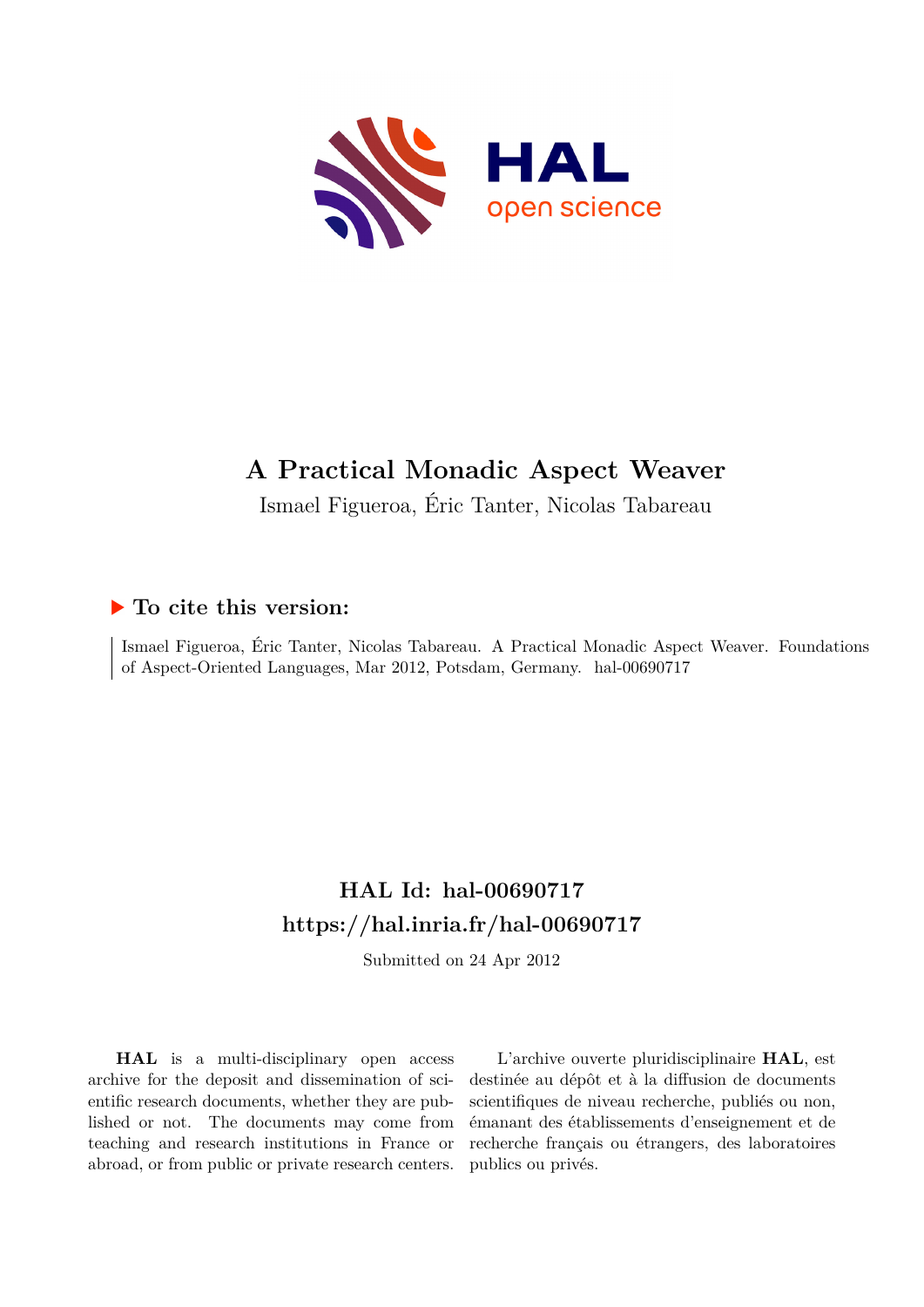# A Practical Monadic Aspect Weaver

Ismael Figueroa <sup>∗</sup> Éric Tanter

PLEIAD Laboratory Computer Science Department (DCC) University of Chile – Chile {ifiguero,etanter}@dcc.uchile.cl

Nicolas Tabareau

ASCOLA group INRIA, France nicolas.tabareau@inria.fr

# Abstract

We present Monascheme, an extensible aspect-oriented programming language based on monadic aspect weaving. Extensions to the aspect language are defined as monads, enabling easy, simple and modular prototyping. The language is implemented as an embedded language in Racket. We illustrate the approach with an execution level monad and a level-aware exception transformer. Semantic variations can be obtained through monad combinations. This work is also a first step towards a framework for controlling aspects with monads in the pointcut and advice model of AOP.

Categories and Subject Descriptors: D.3.3 [Programming Languages]: Language Constructs and Features

General Terms: Languages, Design

*Keywords* Aspect-oriented programming, monads, execution levels, weaving.

#### 1. Introduction

In the pointcut-advice model of AOP, weaving is the fundamental mechanism by which aspects inject their crosscutting behavior in programs. Typically, prototype aspect languages reuse the facilities of an existing aspect language, like AspectJ [6] or AspectScheme [3], as a solid base on which to provide new extensions. However, in some cases it is necessary to maintain (potentially very similar) branches of the base language and the new features under focus of study. This situation is usually tedious, but can be managed with standard version control systems. However, this is but a symptom of a deeper problem: there is a lack of an abstraction mechanism for experimenting with aspect seman-

FOAL'12, March 26, 2012, Potsdam, Germany.

Copyright © 2012 ACM 978-1-4503-1099-4/12/03... \$10.00

Monadic Aspect Weaver Monadic Aspect Semantics New Aspect Language

Figure 1. Combining a monadic weaver with a monadic aspect semantics to obtain a new aspect language.

tics without having to be concerned with the mechanics of a full blown aspect language.

We faced this maintenance problem during the development of an exception handling mechanism for execution levels. Tanter proposed *execution levels* for AOP [9] as a means to structure computation and avoid infinite regression by default, while providing flexibility to the programmer when required. In subsequent work, Figueroa and Tanter [4] address the *exception conflation* problem, that is, the problematic interactions between aspect and base code in presence of an exception handling mechanism. To solve this problem, they propose a *level-aware* exception handling mechanism in which exceptions are bound to the level at which they are thrown, and are only caught by handlers at those levels. During development of the level-aware exception mechanism, it was necessary to maintain two branches of LAScheme [9] (the original execution levels prototype language). The reason is that the new version introduced additional *noise* that was unused and unnecessary for the original version to work, so in order to clearly present both implementations we kept them separate. Unfortunately, both code bases diverged, requiring extra work to keep them in sync.

Independently, Tabareau recently proposed a monadic interpretation for execution levels [8], in which the exception semantics can be plugged by using a monad transformer. It was observed by Tabareau that in the standard execution levels calculus, the execution level is a property of the control flow and, as such, is propagated between expression evaluation in a sequential order. This matches the semantics of the State monad, in the case where the state is a natural number. He then defined the execution level monad, and two exception transformers to provide *flat* (standard exceptions that do not have access to the level of execution), and *levelaware* [4] exceptions to execution levels. More importantly,

<sup>∗</sup> Funded by a CONICYT-Chile Doctoral Scholarship.

Permission to make digital or hard copies of all or part of this work for personal or classroom use is granted without fee provided that copies are not made or distributed for profit or commercial advantage and that copies bear this notice and the full citation on the first page. To copy otherwise, to republish, to post on servers or to redistribute to lists, requires prior specific permission and/or a fee.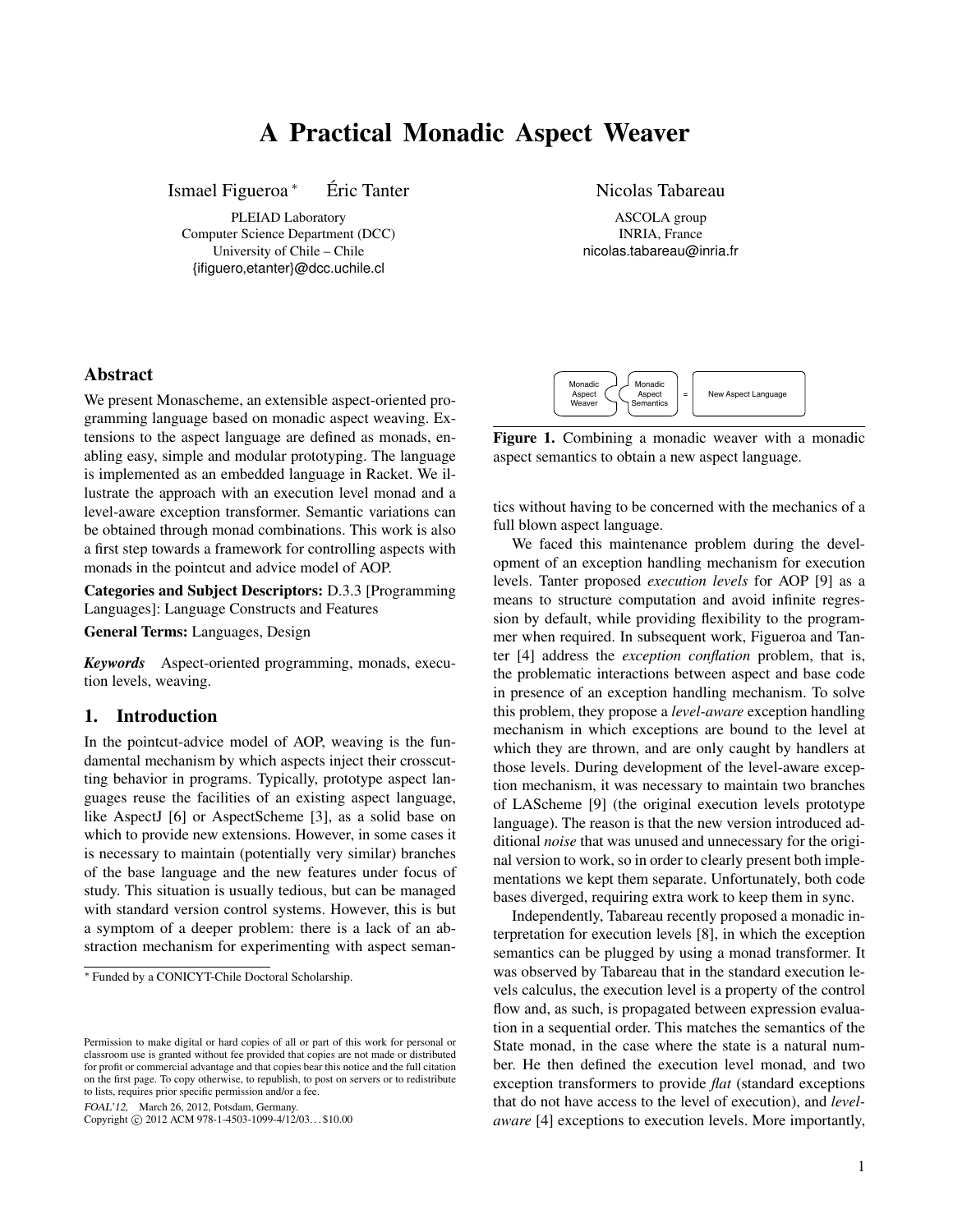Tabareau developed an *abstract weaving algorithm* that relies on monads to define concrete aspect semantics. Such a monadic aspect weaver allows for modular construction of languages (Figure 1). Using these concepts, he describes a monadic weaving algortihm on top of MinAML, a statically typed functional aspect language.

As a first practical instantiation of the formal development of Tabareau, we developed a monadic version of AspectScheme [3], called Monascheme. Monascheme is a higher-order functional aspect language with monadic aspect weaving, which supports dynamic aspect deployment with lexically, dynamically, and globally scoped aspects. Monascheme is implemented as an embedded language in Racket. At the heart of Monascheme lies the monadic aspect weaver, which provides management of the join point stack and is parametric with respect to the monadic aspect semantics of a given language. Our implementation is available at http://pleiad.cl/research/monascheme.

The contributions of our work are: first, we validate the work of Tabareau by providing a concrete implementation of a monadic aspect weaver for the Racket language, called Monascheme (Section 2). Monadic aspect semantics are defined as Racket modules, encapsulating the corresponding monad definition as well as supplementary procedures and syntactic extensions as needed. Second, we improve on MinAML by providing a full-fledged aspect language. Third, we exemplify the usefulness of our system by implementing the execution level monad, and combining it with a variant of the exception monad transformer to obtain level-aware exceptions (Section 3). We describe aspect deployment and weaving in Section 4. Finally, we see this development as the first step for a modular framework for controlling aspects with monads (Section 5). Section 6 discusses related work.

#### 2. Monascheme in Action

We start by describing shortly how to write aspect-oriented programs in Monascheme, assuming the semantics given by the execution level (EL) monad. Monascheme is implemented in Typed Racket [10], a typed version of Racket designed to ease the transition between untyped and typed programs. Consider the program shown in Listing 1. The (: ... ) notation is for type annotations in Typed Racket. The run form (line 6) evaluates a given program providing the initial level of execution (internally defined as 0). A tracing aspect is dynamically deployed using deploy-fluid (line 6). It matches all calls to write and executes trace around those calls. Then, when (write 'hello) (line 7) is called, the trace advice executes writing 'tracing to the output, and then proceeds (line 3-4). The end result is that the symbol 'tracinghello is written to the standard output. Observe that the advice does not loop when calling write, due to the semantics of execution levels (which we explain in Section 3.3).

- 1 (: trace ((Any -> (EL Any)) -> (Any -> (EL Any))))
- 2 (define (trace proceed)
- (lambda: ([a : Any]) (do (write 'tracing)  $(proceed a))))$
- 5
- 6 (run (deploy-fluid (call write) (return trace) (write 'hello)))

Listing 1. A simple aspect-oriented monadic program in Monascheme (with the execution level monad).

Besides type annotations, the only difference between the program of Listing 1 and its LAScheme equivalent is the use of return and do in Monascheme<sup>1</sup>. This is because both base and aspect code are written in monadic style, and all functions must return a computation inside the corresponding monad. In this example, all functions must return an EL computation. Computations are also needed when deploying aspects, as reflected by the use of (return trace) at line 6. Additionally, we borrow the do notation from Haskell as a shorthand for using the monadic bind function. It chains operations sequentially and allows the programmer to extract the value of a computation. Also, additional bindings can be provided by a specific semantics. In our example, the run form is specific to semantics of the EL monad. Finally, the forms deploy-fluid, deploy-static and deploy-top allow the deployment of aspects with dynamic, static, and global scope respectively. All these forms are implemented using the Racket macro system and are valid in all aspect semantics.

# 3. Instantiating Monascheme

This section describes how to define monadic aspect semantics as modules that plug into Monascheme. First, we describe how to plug the modular semantics into Monascheme. Then, we present the interface that a module has to adhere to. Finally, we illustrate how to implement such an interface for both the execution levels and level-aware exceptions semantics, as described in [8].

#### 3.1 Pluggable Aspect Semantics

In our setting, the aspect semantics of a language is specified by a monad, with the usual return and bind functions, plus a function responsible to create monadic aspects.

The core Monascheme module is responsible for configuring the monadic aspect semantics. It must require (*i.e.* import) an aspect semantics module in order to typecheck and compile correctly. When a client program requires the core module, the monadic aspect semantics are stored in two Racket parameters (*i.e.* thread- and continuation-safe dynamic bindings). The current configuration can be queried using functions like get-current-monad. For instance, the do form we used above queries the current monad in order to

<sup>&</sup>lt;sup>1</sup> We provide a fmap form to reuse Racket primitives in the monadic setting. It is possible to define a require/lift form to automatically require and lift the bindings of a Racket module. However, this feature is currently not implemented so specific bindings must be manually lifted using fmap.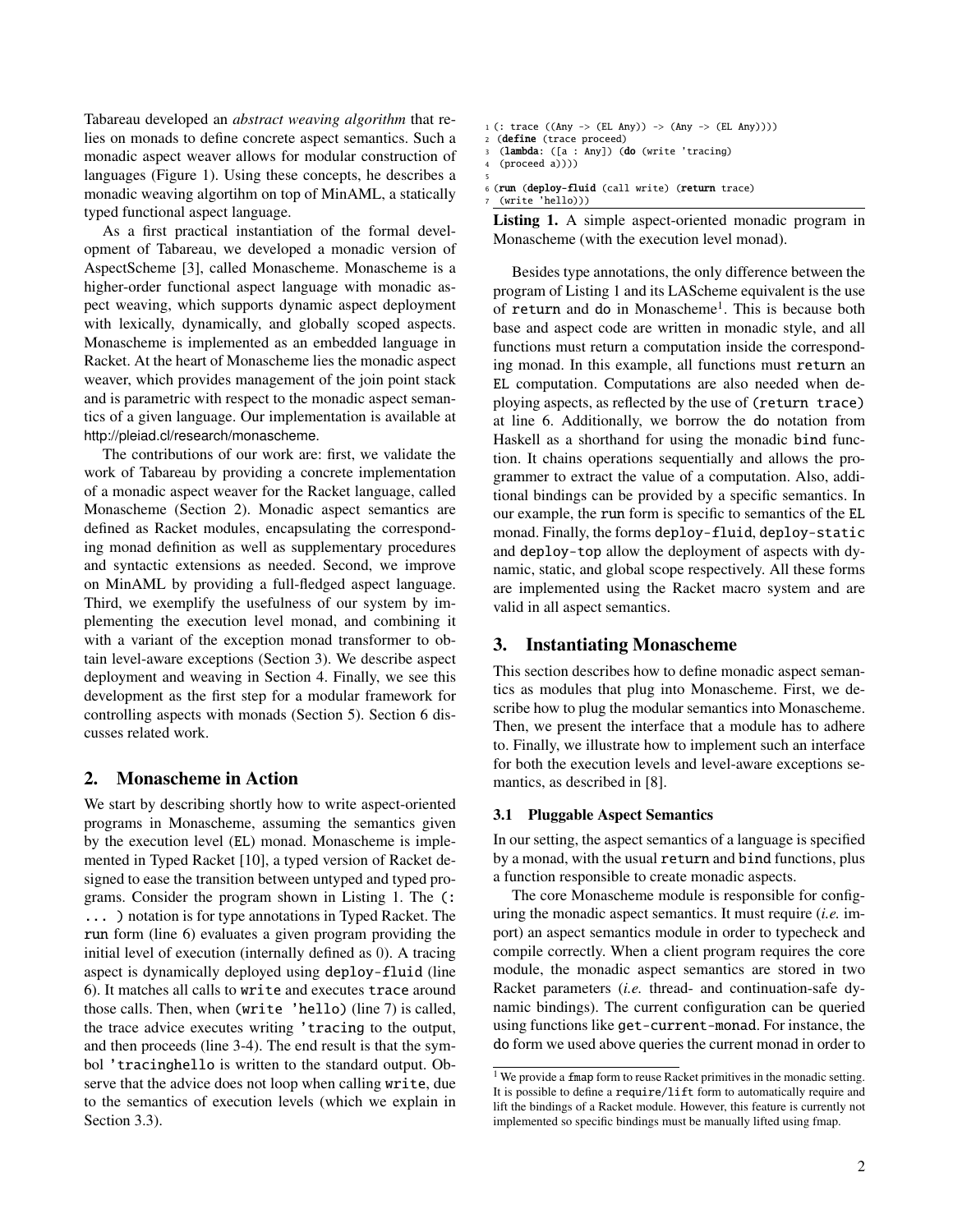```
1 (struct: (A) ValueLevel([value : A] [level : Integer]))
2 (struct: (A) EL ([value : (Integer -> (ValueLevel A))]))
 3
  4 (: EL-return (All (A) (A -> (EL A))))
  (define (EL-return a)
     6 (EL (lambda: ([s0 : Integer])
         (ValueLevel a s()))))8
  9 (: EL-bind (All (A B)
10 ((EL A) (A \rightarrow (EL B)) \rightarrow (EL B))))11 (define (EL-bind ma f)
12 (EL (lambda: ([s0 : Integer])
13 (let ([result ((EL-value ma) s0)])
14 ((EL-value (f (ValueLevel-value result)))
15 (ValueLevel-level result)))))))
```
Listing 2. Definition of the execution level monad.

obtain the associated binder. Also, the weaver (Section 4.3) uses the get-current-makeasp function to construct aspects according to the current configuration. A monadic aspect semantics module must implement a specific interface.

### 3.2 Aspect Semantics Module

A module that defines monadic aspect semantics must at least export the following bindings:

- A type constructor M: the type constructor for the monad. For all types A,  $(M \text{ A})$  defines a new type.
- M-return with type  $\forall A : A \rightarrow (M \ A)$ .
- M-bind with type  $\forall A, B : (M \land A) (A \rightarrow (M \land B)) \rightarrow (M \land B)$ .
- M-do: form that behaves like do, but uses the M-bind binder instead of the binder of the current monad. We provide an internal macro to ease the definition of M-do.
- MakeAspect: the type of M-make-aspect. It is an alias of (Pc Adv  $\rightarrow$  (Pairof Pc Adv)), where Pc is JPStack  $\rightarrow$  (M Any) and Adv is (Any  $\rightarrow$  (M Any))  $\rightarrow$  (Any  $\rightarrow$  (M Any)) (see Section 4.1 for details on typing).
- M-make-aspect: function that defines the creation of pointcuts and advices in the semantics.
- MakeAspectResult: return type of M-make-aspect

The interface is designed to overcome some limitations of the Typed Racket type system. M-return and M-bind define the fundamental monad operations and are used to define the return and do forms, respectively. The M-make-aspect is used for aspect creation and deployment.

As any Racket module, a monadic aspect semantics module can provide supplementary procedures and syntactic extensions as needed, *e.g.* up and run in the EL monad.

#### 3.3 Execution Level Monad

We show the encoding of the execution level monad [8] as a monadic aspect semantics for Monascheme<sup>2</sup>.

Monadic definition. The execution level monad is defined (Listing 2) by its EL-return (line 4-7) and EL-bind functions (line 9-15), which rely on the EL type constructor (line 2). EL uses a support ValueLevel struct (line 1) that holds values, of any type A, and the execution level as

```
1 (: lookup (-> (EL Integer)))
2 (define (lookup) (EL (lambda: ([s : Integer])
               ((EL-value (EL-return s)) s))))4
5 (: inc-level (-> (EL Void)))
6 (define (inc-level) (EL (lambda: ([s : Integer])
                (ValueLevel (void) (+ s 1))))8
9 (: dec-level (-> (EL Void)))
10 (define (dec-level) (EL (lambda: ([s : Integer])
11 (ValueLevel (void) (- s 1)))))
12
13 (define-syntax-rule (up e)
14 (do (inc-level)
15 (x \le -e)16 (dec-level)
(EL-return x))
```
Listing 3. Level management functions.

an integer. A computation (EL A) is defined as a function with type Integer  $\rightarrow$  (ValueLevel A). EL-return lifts a value a into the monad by wrapping it into a closure with the appropriate type. The EL-bind binder first extracts the value of its computation argument (line 13) to obtain a (potentially) modified level of execution, and then passes the new level as the level at which the application of f is evaluated (line 14-15).

Monadic operators. Some programs may be interested in querying or modifying the level of execution. To this end, the monadic aspect semantics module exports some functions and syntactic extensions. For instance, the levelshifting operator up is used to move the evaluation of an expression to the level above the current level. Its definition is shown in Listing 3 (lines 13-17). It uses the lower-level (not user-visible) functions inc-level and dec-level. down is defined similarly. Finally, the lookup function reifies the current level as a value (lines 1-3).

Aspect semantics. In execution levels, an aspect is deployed at a level  $n$  and can only advise join points emitted at that level. Join points are emitted one level above the computation they originated. Also, an aspect at level  $n$  evaluates its advice at level  $n + 1$ . This semantics is specified by the EL-make-aspect function (Listing 4). Given a pointcut pc and an advice adv, the function creates both a level-aware pointcut and advice. In both cases this is done by capturing n (line 3), the level of execution at definition time, using lexical scoping. The new pointcut first performs a level check (line 8), comparing the level of definition with the level of execution, and only if those levels match pc is applied one level above (line 9). The new advice returns a closure which executes adv one level above current computation, using up, wrapping proceed in a *level-capturing function* (line 13) to ensure that base computation is always executed at its original level. A level-capturing function is bound to a level of execution  $l$ . When applied, it is evaluated at level  $l$  and then the level goes back to its previous value. lambda-at is an internal expression to construct a level-capturing function bound at level  $n$ .

 $2A$  Racket module can rename bindings when exporting. This way we can use different internal names than those of Section 3.2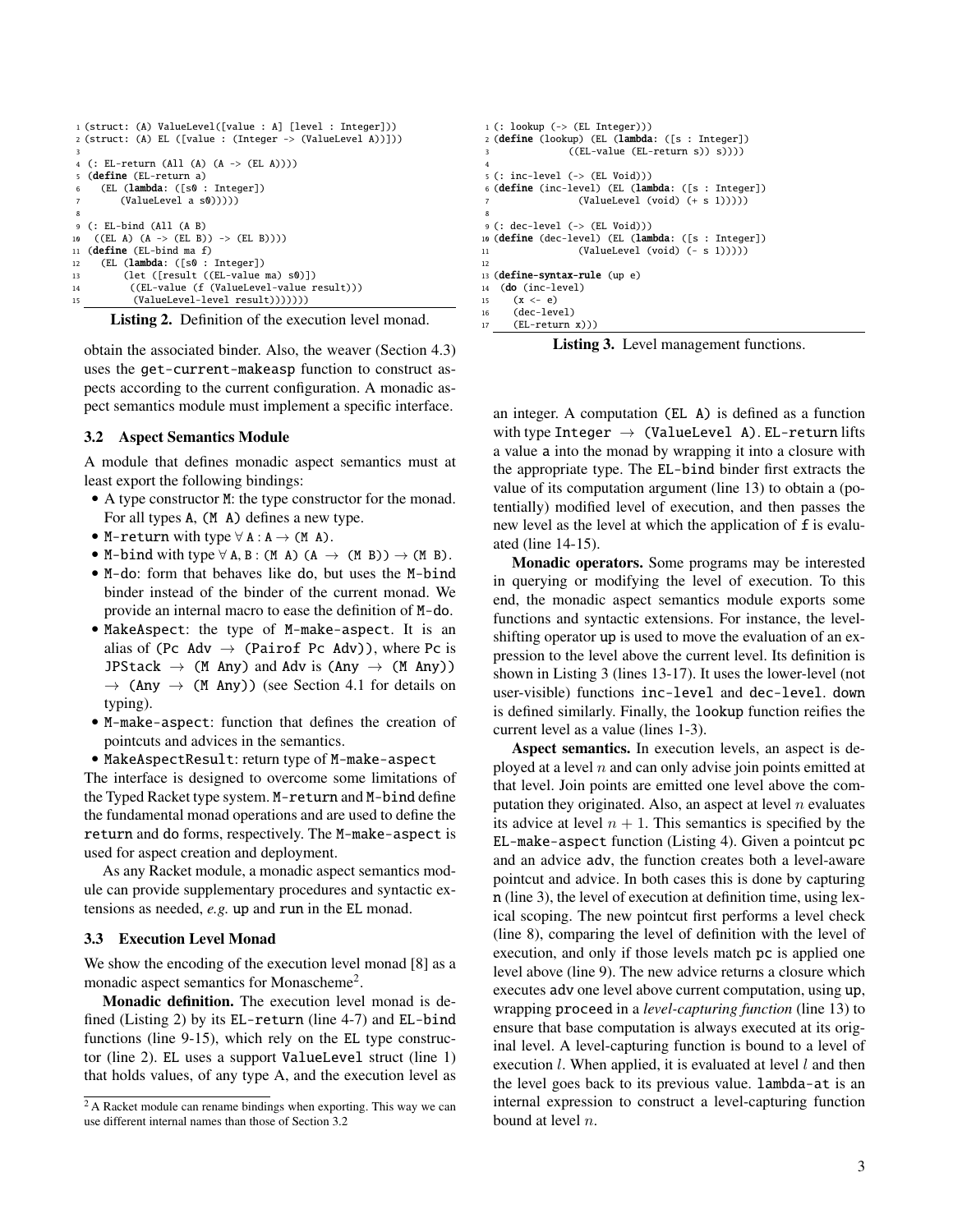```
1 (: EL-make-aspect MakeAspect)
2 (define (EL-make-aspect pc adv)
3 (do (n <- (lookup) : Integer)
    4 (EL-return
     5 (cons
      6 (lambda: ([jp : JPStack]) ;; New pointcut
       (do (l \leftarrow (lookup) : Integer)(iif (= 1 n)(up (pc jp))10 (EL-return #f))))
11 (lambda: ([proceed : (Any -> (EL Any))]) ;; New advice
       (lambda: ([arg : Any])
13 (up (adv (lambda-at n (args) (proceed args))) arg)))))))
```
Listing 4. Aspect creation in the execution level monad

```
1 (define-type Exception (Pairof 'Exception Integer))
2 (define-type LA (All (A) (M (U A Exception))))
 3
4 (: LA-return (All (A) (A -> (LA A))))
5 (define (LA-return a) (M-return a))
 6
7 (: LA-bind (All (A B)
   ((LA A) (A \rightarrow (LA B)) \rightarrow (LA B))))9 (define (LA-bind ma f)
10 (M-bind ma
11 (lambda: ([a : (U A Exception)])
12 (if (Exception? a)
13 (M-return (cons 'Exception (cdr a)))
14 (f (a))))
```
Listing 5. Monadic definition of the level-aware exception transformer

#### 3.4 Level-Aware Exceptions Monad Transformer

We define a special-purpose exception monad transformer to provide level-aware exception semantics to our language (as in [4]). By accessing the level of execution stored in the monadic context, the transformer can perform the necessary checks to only catch exceptions whose level matches those of the handlers. Note that this transformer requires a monad M that implements the lookup operation.

As a monadic aspect semantics module, it must adhere to the interface of Section 3.2. The transformer takes a monadic aspect semantics to be transformed, and exports the bindings required by Monascheme. Listing 5 describes the monadic definition of the transformer. This part is similar to the traditional Exception Monad Transformer. An Exception type (line 1) is defined as a pair of a constant symbol 'Exception (we use a simple version where exceptions contain no extra information) and an integer representing the level at which the exception was raised. We define the type LA A (line 2) as an alias for a computation of the original monad with the union type (U A Exception), denoting a value of type either A or Exception. To lift values into the new setting, LA-return (line 4-5) uses the original M-return (line 5) to create a LA computation. LA-bind (line 7-14) behaves as the usual exception monad transformer binder.

Having established the context in which exceptions propagate adequately, we define (Listing 6) the throw and try-with forms, to raise and catch exceptions, respectively. To raise exceptions, we get the current level n (line 3) using the lookup operation provided by M, and return an exception

```
1 (: throw (All (A) (A -> (M Exception))))
2 (define (throw a)
 3 (M-do (n <- (lookup) : Integer)
4 (M-return (cons 'Exception n))))
 5
6 (: try-with ((LA Any) (LA Any) -> (LA Any)))
7 (define (try-with e1 e2 )
   8 (M-do (result <- e1 : (U Any Exception))
        (if (Exception? result)
10 (M-do (n <- (lookup) : Integer)
11 (if (= n (cdr result))<br>
\begin{array}{c} \n\text{e}^2 \n\end{array}e<sub>2</sub>13 (M-return (cons 'Exception (cdr result)))))
14 (M-return result))))
```
Listing 6. throw and try-with forms tag and check the execution level respectively

```
1 (define-syntax-rule (deploy-fluid pc adv body ...)
2 (do (v-pc <- pc : (JPStack -> (M Any)))
3 (v-adv \left( adv : ((Any -> (M Any)) -> (Any -> (M Any))))
     (asp-pair <- ((get-current-makeasp)
5 v-pc v-adv) : MakeAspectResult)
6 (aspect <- (return
7 (Aspect (car asp-pair)
8 (cdr asp-pair))) : Aspect)
9 (handle <- (add-dynamic! aspect) : Undeployer)
10 (result \langle - (do body ...) : Any)
11 (remove-dynamic! handle)
12 (return result)))
```
Listing 7. deploy-fluid implementation

at that level using M-return (line 4). The try-with takes two computations e1 and e2. It extracts the value of e1 into result (line 8) using the binder of the monad M. Then, if result is an exception (line 9) it checks if the level of the handler matches that of the exception (line 11-13). If they match, e2 is returned (line 12). Otherwise, the exception is propagated (line 13). If result is not an exception, it is returned (line 14).

# 4. Aspect Deployment and Weaving

In this section, we describe in detail the implementation of aspect deployment and weaving in Monascheme. The management of the join point stack is as in AspectScheme [3].

#### 4.1 Typing in Monascheme

The monadic aspect weaver enables Monascheme to be parametric with respect to the aspect semantics. For now, the type system only checks monadic types. All values have type Any, and all non-advice functions have type  $Any \rightarrow (M Any)$ . This is due to two limitations of Typed Racket: absence of type casts, and erasure of polymorphic types.

### 4.2 Aspect Deployment

Monascheme features scoped aspect deployment, for all aspect semantics. It relies on the function M-make-aspect to construct adequate pointcut and advice functions, and then stores them in an internal Aspect structure inside the corresponding aspect environment. The implementation of deploy-fluid is given in Listing 7. The other deployment constructs, deploy-static and deploy-top, are implemented in a similar way.